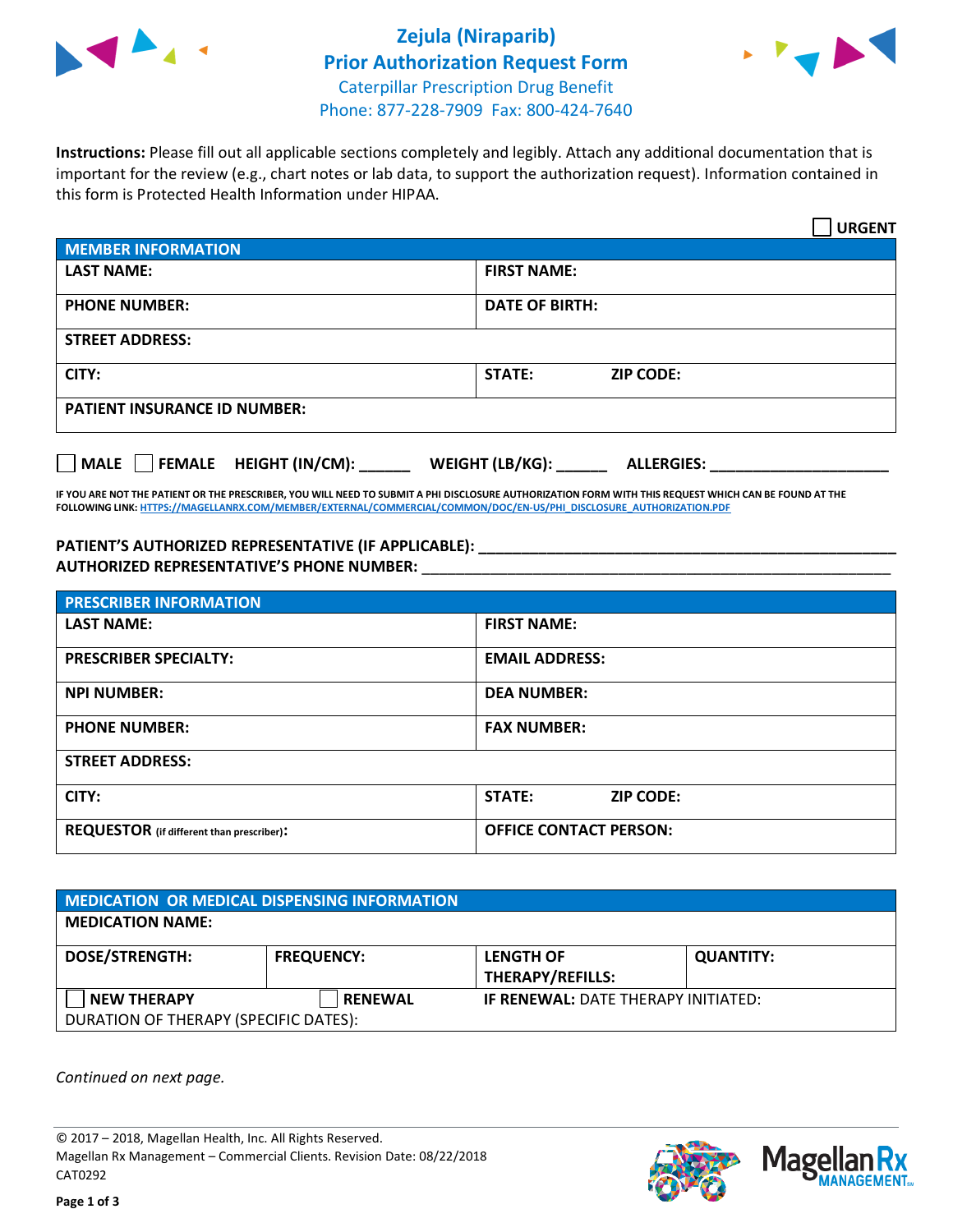



| <b>MEMBER'S LAST NAME:</b> NAME                                                                                       | <b>MEMBER'S FIRST NAME:</b>                                                                                   |                                           |  |  |
|-----------------------------------------------------------------------------------------------------------------------|---------------------------------------------------------------------------------------------------------------|-------------------------------------------|--|--|
|                                                                                                                       | 1. HAS THE PATIENT TRIED ANY OTHER MEDICATIONS FOR THIS CONDITION?                                            | YES (if yes, complete below)<br><b>NO</b> |  |  |
| <b>MEDICATION/THERAPY (SPECIFY</b>                                                                                    | <b>DURATION OF THERAPY (SPECIFY</b>                                                                           | <b>RESPONSE/REASON FOR</b>                |  |  |
| DRUG NAME AND DOSAGE):                                                                                                | DATES):                                                                                                       | <b>FAILURE/ALLERGY:</b>                   |  |  |
|                                                                                                                       |                                                                                                               |                                           |  |  |
|                                                                                                                       |                                                                                                               |                                           |  |  |
|                                                                                                                       |                                                                                                               |                                           |  |  |
| <b>2. LIST DIAGNOSES:</b>                                                                                             |                                                                                                               | <b>ICD-10:</b>                            |  |  |
| □ Fallopian tube cancer<br>□ Primary peritoneal cancer                                                                |                                                                                                               |                                           |  |  |
| □ Recurrent epithelial ovarian cancer                                                                                 |                                                                                                               |                                           |  |  |
| □ Other diagnosis: ______________________ICD-10________________________________                                       |                                                                                                               |                                           |  |  |
| *Please submit documentation.                                                                                         |                                                                                                               |                                           |  |  |
|                                                                                                                       |                                                                                                               |                                           |  |  |
|                                                                                                                       |                                                                                                               |                                           |  |  |
|                                                                                                                       | 3. REQUIRED CLINICAL INFORMATION: PLEASE PROVIDE ALL RELEVANT CLINICAL INFORMATION TO SUPPORT A               |                                           |  |  |
| PRIOR AUTHORIZATION.                                                                                                  |                                                                                                               |                                           |  |  |
| <b>Clinical Information:</b>                                                                                          |                                                                                                               |                                           |  |  |
| Is the cancer high grade (grade 3) serous histology?* $\Box$ Yes $\Box$ No                                            |                                                                                                               |                                           |  |  |
| *Please submit documentation.                                                                                         |                                                                                                               |                                           |  |  |
|                                                                                                                       |                                                                                                               |                                           |  |  |
| Is the cancer germline (gBRCA) mutation positive?* $\Box$ Yes $\Box$ No                                               |                                                                                                               |                                           |  |  |
| *Please submit documentation of histology or genetic results                                                          |                                                                                                               |                                           |  |  |
|                                                                                                                       |                                                                                                               |                                           |  |  |
|                                                                                                                       | Has the patient completed at least 2 previous courses of platinum-based chemotherapy?* $\Box$ Yes $\Box$ No   |                                           |  |  |
| <i>*Please submit documentation.</i>                                                                                  |                                                                                                               |                                           |  |  |
|                                                                                                                       |                                                                                                               |                                           |  |  |
|                                                                                                                       | Was the last dose of platinum-based chemotherapy no more than 8 weeks prior to the patient starting Zejula    |                                           |  |  |
| (niraparib)?* □ Yes □ No                                                                                              |                                                                                                               |                                           |  |  |
| *Please submit chart notes.                                                                                           |                                                                                                               |                                           |  |  |
|                                                                                                                       |                                                                                                               |                                           |  |  |
| Has the patient been previously treated with another PARP inhibitor such as Lynparza (olaparib)? $\Box$ Yes $\Box$ No |                                                                                                               |                                           |  |  |
|                                                                                                                       |                                                                                                               |                                           |  |  |
|                                                                                                                       |                                                                                                               |                                           |  |  |
| Are there any other comments, diagnoses, symptoms, medications tried or failed, and/or any other information the      |                                                                                                               |                                           |  |  |
| physician feels is important to this review?                                                                          |                                                                                                               |                                           |  |  |
|                                                                                                                       |                                                                                                               |                                           |  |  |
|                                                                                                                       |                                                                                                               |                                           |  |  |
|                                                                                                                       |                                                                                                               |                                           |  |  |
|                                                                                                                       | Please note: Not all drugs/diagnosis are covered on all plans. This request may be denied unless all required |                                           |  |  |
| information is received.                                                                                              |                                                                                                               |                                           |  |  |
|                                                                                                                       |                                                                                                               |                                           |  |  |